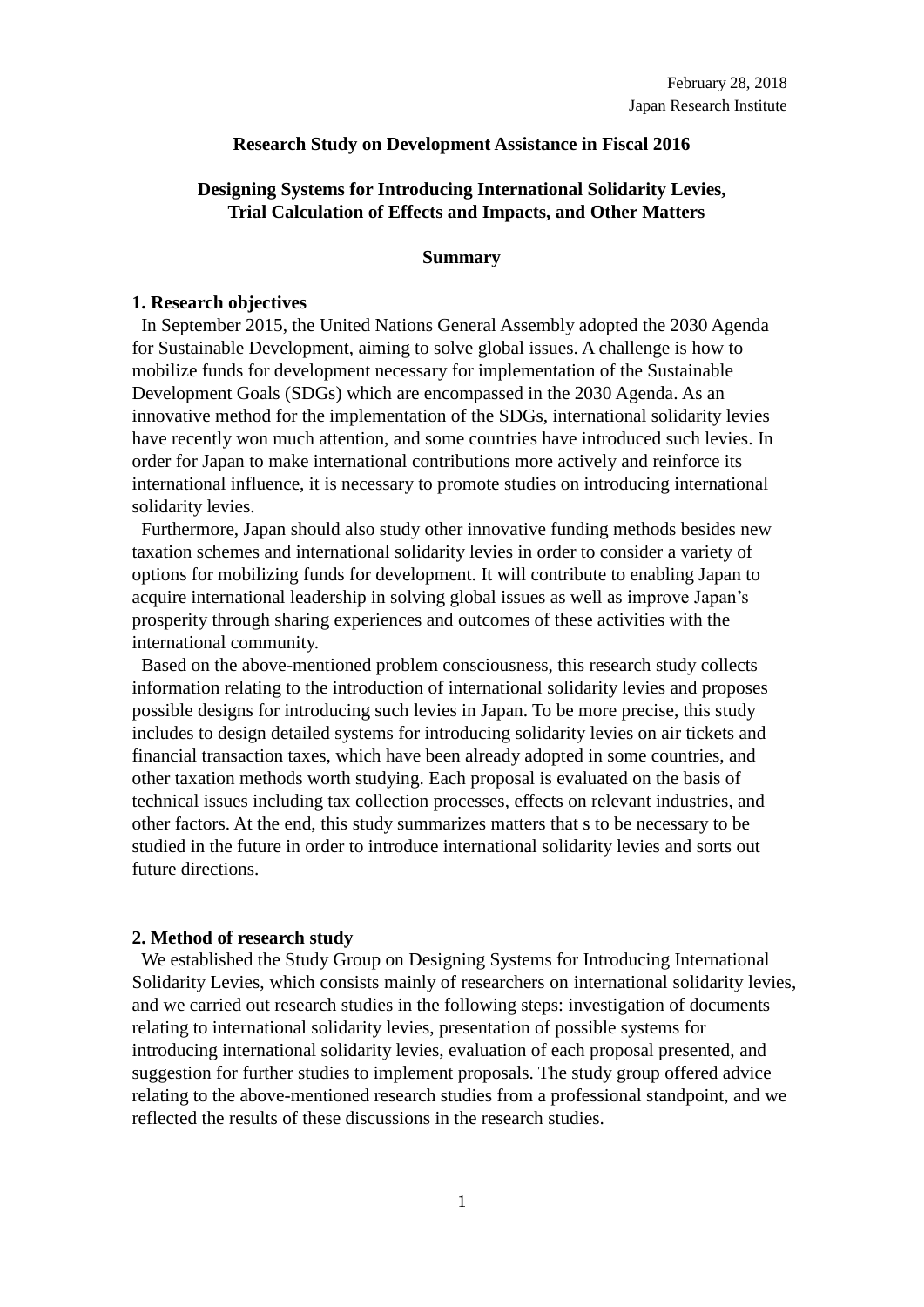# **3. Taxation methods subject to research studies**

After grasping basic information on international solidarity levies through investigation of documents, we selected four taxation methods for focused studies on the designing of systems for introducing international solidarity levies, and they are listed in Table 1 below.

|               | raole 1. Tanahon memodo suojeet to researen stadies                    |  |  |  |
|---------------|------------------------------------------------------------------------|--|--|--|
| Taxation      | Main reasons for being selected                                        |  |  |  |
| method        |                                                                        |  |  |  |
| Solidarity    | Some foreign countries have already introduced solidarity levies on    |  |  |  |
| levies on     | air tickets, and there are relatively ample data, information, and     |  |  |  |
| air tickets   | documents that can be used for studies.                                |  |  |  |
| Financial     | The European Union is currently discussing to introduce financial      |  |  |  |
| transaction   | transaction taxes (some countries have introduced simplified versions) |  |  |  |
| taxes         | of financial transaction taxes), and there are relatively ample        |  |  |  |
|               | information and documents that can be used for studies.                |  |  |  |
| Carbon taxes  | The Lando Commission in France and the UN are conducting studies       |  |  |  |
|               | on introducing carbon taxes, together with solidarity levies on        |  |  |  |
|               | air tickets, financial transaction taxes, and other taxes.             |  |  |  |
| Taxes on      | Just like solidarity levies on air tickets, taxes on passport fees can |  |  |  |
| passport fees | make overseas travelers shoulder responsibilities relating to risks of |  |  |  |
|               | infection due to overseas travel.                                      |  |  |  |

Table 1: Taxation methods subject to research studies

Furthermore, we also examined various methods for fund mobilization for solving global issues (including departure taxes and airline mileage donation systems).

#### **4. Systems that were studied in this report**

We formulated an assumed detailed system for each taxation method and analyzed each system from the following viewpoints: (1) taxpayer, (2) object of taxation, (3) tax base, (4) tax rate or tax amount, (5) possibility for price pass-through, (6) use of tax revenue, (7) simulation of tax revenue, and (8) relevant legislation. The outline of each proposed system is shown in Table 2.

| <b>Taxation</b> method             | Proposed system (outline)                                                                                                                                                                                                                                                                                                                                                                                                                                                                                                                                      |
|------------------------------------|----------------------------------------------------------------------------------------------------------------------------------------------------------------------------------------------------------------------------------------------------------------------------------------------------------------------------------------------------------------------------------------------------------------------------------------------------------------------------------------------------------------------------------------------------------------|
| $\overline{(1)}$ Solidarity levies | The diffusion or epidemic of infectious diseases is related to                                                                                                                                                                                                                                                                                                                                                                                                                                                                                                 |
| on air tickets                     | the mass transit of people and goods due to the development of<br>airline networks. From the viewpoint of sharing the burden of<br>cost against infectious diseases thinly and widely, we assumed<br>a system in which a small amount of tax is paid at the time of<br>purchase of an air ticket. The tax revenue is mainly used in the<br>medical and health areas by contributions to the UNITAID (an<br>international drug purchase facility) and investments in<br>domestic measures against infectious diseases (Biosafety)<br>Level 4 $[BSL-4]$ , etc.). |
| (2) Financial                      | For the purpose of curbing speculative transactions and                                                                                                                                                                                                                                                                                                                                                                                                                                                                                                        |
| transaction taxes                  | securing financial resources for global issues and financial                                                                                                                                                                                                                                                                                                                                                                                                                                                                                                   |
|                                    | crises, we assumed a system in which a small amount of tax is                                                                                                                                                                                                                                                                                                                                                                                                                                                                                                  |
|                                    | imposed on each financial product transaction. For the                                                                                                                                                                                                                                                                                                                                                                                                                                                                                                         |
|                                    | introduction of financial transaction taxes, we assumed the                                                                                                                                                                                                                                                                                                                                                                                                                                                                                                    |

Table 2: Proposed system for each taxation method (outline)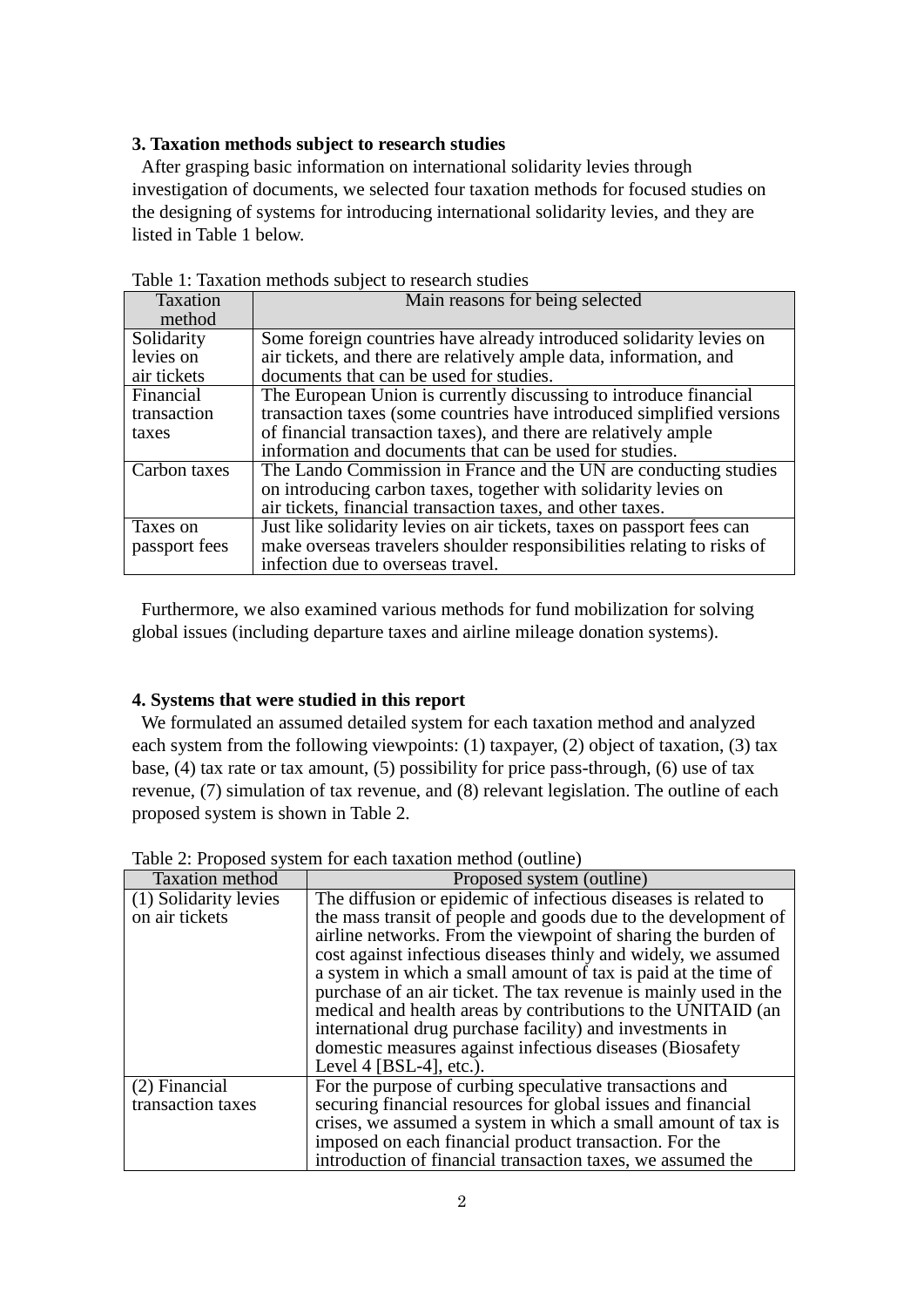|                                |                                                                                                     | following two steps: $(1)$ introduction of the EU system<br>currently under discussion and (2) introduction of Japan's own<br>proposal.                                                                                                                                                                                                                                                                                                                  |
|--------------------------------|-----------------------------------------------------------------------------------------------------|----------------------------------------------------------------------------------------------------------------------------------------------------------------------------------------------------------------------------------------------------------------------------------------------------------------------------------------------------------------------------------------------------------------------------------------------------------|
| $(3)$ Carbon taxes             | 1) Raising of<br>the rate of the<br>currently<br>imposed Tax<br>for Climate<br>Change<br>Mitigation | The Tax for Climate Change Mitigation is currently imposed<br>on the use of fossil fuel. We assumed a system in which the<br>rate of the Tax for Climate Change Mitigation is raised for a<br>portion of international solidarity levies.                                                                                                                                                                                                                |
|                                | 2) Imposition of<br>taxes on<br>international<br>distribution<br>services                           | We assumed a system in which a carbon tax is imposed on<br>fossil fuel used for cross-border distribution and services that<br>emit carbon dioxide.                                                                                                                                                                                                                                                                                                      |
|                                | 3) Imposition of<br>taxes on<br>distribution of<br>used cars                                        | We assumed a system in which a tax is imposed on<br>distribution of used gasoline-powered cars (together with the<br>automobile weight tax at the time of the mandatory automobile<br>safety inspection). By exporting this taxation system to other<br>countries, Japan may be able to play a leadership role in<br>promoting measures against global warming, and Japanese<br>automakers may see an increase in demand for their<br>eco-friendly cars. |
| fees                           | (4) Taxes on passport                                                                               | We assumed a system in which based on a similar problem<br>consciousness as that in the case of solidarity levies on<br>air tickets, a small amount of tax is paid (as an extra fee) at the<br>time of issuance or renewal of a passport, and the tax revenue<br>is mainly used in the medical and health areas by making<br>contributions to the UNITAID and investments in domestic<br>measures against infectious diseases (BSL-4, etc.).             |
| (5) Other taxatic<br>n methods | 1) Departure<br>taxes                                                                               | We assumed a system in which based on a similar problem<br>consciousness as that in the case of solidarity levies on<br>air tickets, everyone leaving Japan pays a small amount of tax,<br>and the tax revenue is mainly used in the medical and health<br>areas by contributions to the UNITAID and investments in<br>domestic measures against infectious diseases (BSL-4, etc.).                                                                      |
|                                | 2) Airline<br>mileage<br>donation<br>systems                                                        | As a non-taxation method aimed at mobilizing funds mainly<br>for making international contributions, we assumed a system<br>in which expired airline miles are donated for implementation<br>of the SDGs, etc. In such a system, in order to promote<br>donations for making international contributions, preferential<br>taxation, such as the tax credit program for international<br>contributions, are also provided.                                |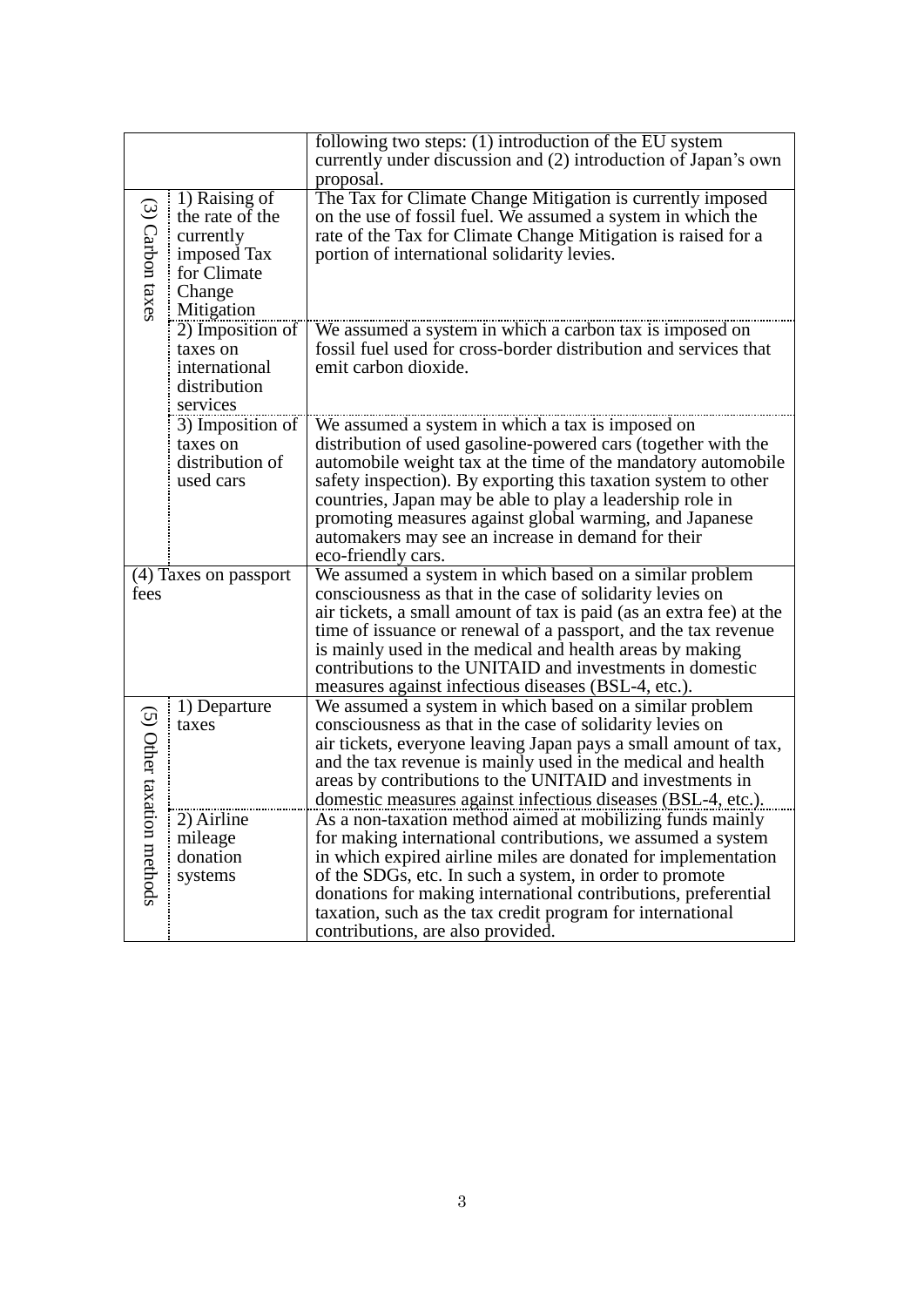# **5. Evaluation of each proposal**

Based on discussions by the study group, questionnaires, hearings, etc., we evaluated each assumed system from the following viewpoints: legitimacy as a special-purpose tax, appropriateness and feasibility from the technical standpoint, effect on relevant industries, and public support. We also extracted challenges in introducing each system. The evaluation details are shown in Table 3.

| Taxation<br>method                    |                                                                                   | Legitimacy                                                                                                                                                                             | Appropriateness<br>and feasibility                                                                                                                                                                                                           | Effect on relevant<br>industries                                                                                                                                                                                                                | Public support                                                                                                                                                                                                                                                                              |
|---------------------------------------|-----------------------------------------------------------------------------------|----------------------------------------------------------------------------------------------------------------------------------------------------------------------------------------|----------------------------------------------------------------------------------------------------------------------------------------------------------------------------------------------------------------------------------------------|-------------------------------------------------------------------------------------------------------------------------------------------------------------------------------------------------------------------------------------------------|---------------------------------------------------------------------------------------------------------------------------------------------------------------------------------------------------------------------------------------------------------------------------------------------|
|                                       | (1) Solidarity<br>levies on<br>air tickets                                        | - It is necessary<br>to examine<br>consistency<br>with measures<br>aimed at<br>becoming a<br>tourism-oriente<br>d country.<br>etc.                                                     | - It is necessary<br>to study in detail<br>what tax<br>collection<br>processes and<br>costs should be<br>anticipated.<br>etc.                                                                                                                | - It is necessary<br>to evaluate<br>effects based not<br>only on the<br>number of users<br>and other factors<br>but also on airline<br>companies'<br>earnings.<br>etc.                                                                          | - About<br>three-fourths of<br>respondents to<br>the questionnaire<br>survey answered<br>that they do not<br>mind paying a<br>lump-sum tax or<br>a proportional<br>tax. (However,<br>just over 50% of<br>respondents<br>were in favor of<br>international<br>solidarity<br>levies.)<br>etc. |
| (2) Financial<br>transaction<br>taxes |                                                                                   | - It is necessary<br>to examine<br>consistency with<br>investment<br>promotion policy<br>in Japan and<br>financial<br>regulation<br>measures, etc., in are traceable but<br>the world. | With the<br>development of<br>the information<br>communication<br>technology (ICT),<br>not only the<br>number of<br>transactions that<br>also the number<br>etc. of transactions<br>that are not easily<br>traceable may<br>increase.<br>etc | - It is assumed<br>that the number<br>of transactions<br>will decline<br>sharply if a<br>financial<br>transaction tax is<br>introduced (based<br>on experiences at<br>the time of<br>abolition of the<br>securities<br>transaction tax).<br>etc |                                                                                                                                                                                                                                                                                             |
| $(3)$ Carbon<br>taxes                 | 1) Raising<br>of the rate<br>of the Tax<br>for<br>Climate<br>Change<br>Mitigation | - It is necessary<br>to clarify<br>differences from<br>the purpose of<br>the currently<br>imposed tax.                                                                                 | - It is necessary to<br>study practical<br>operational<br>processes in<br>employing the<br>existing taxation<br>scheme.                                                                                                                      | - Tax burdens<br>may be shifted to<br>households, etc.                                                                                                                                                                                          |                                                                                                                                                                                                                                                                                             |

Table 3: Evaluation of each proposal (abstract)